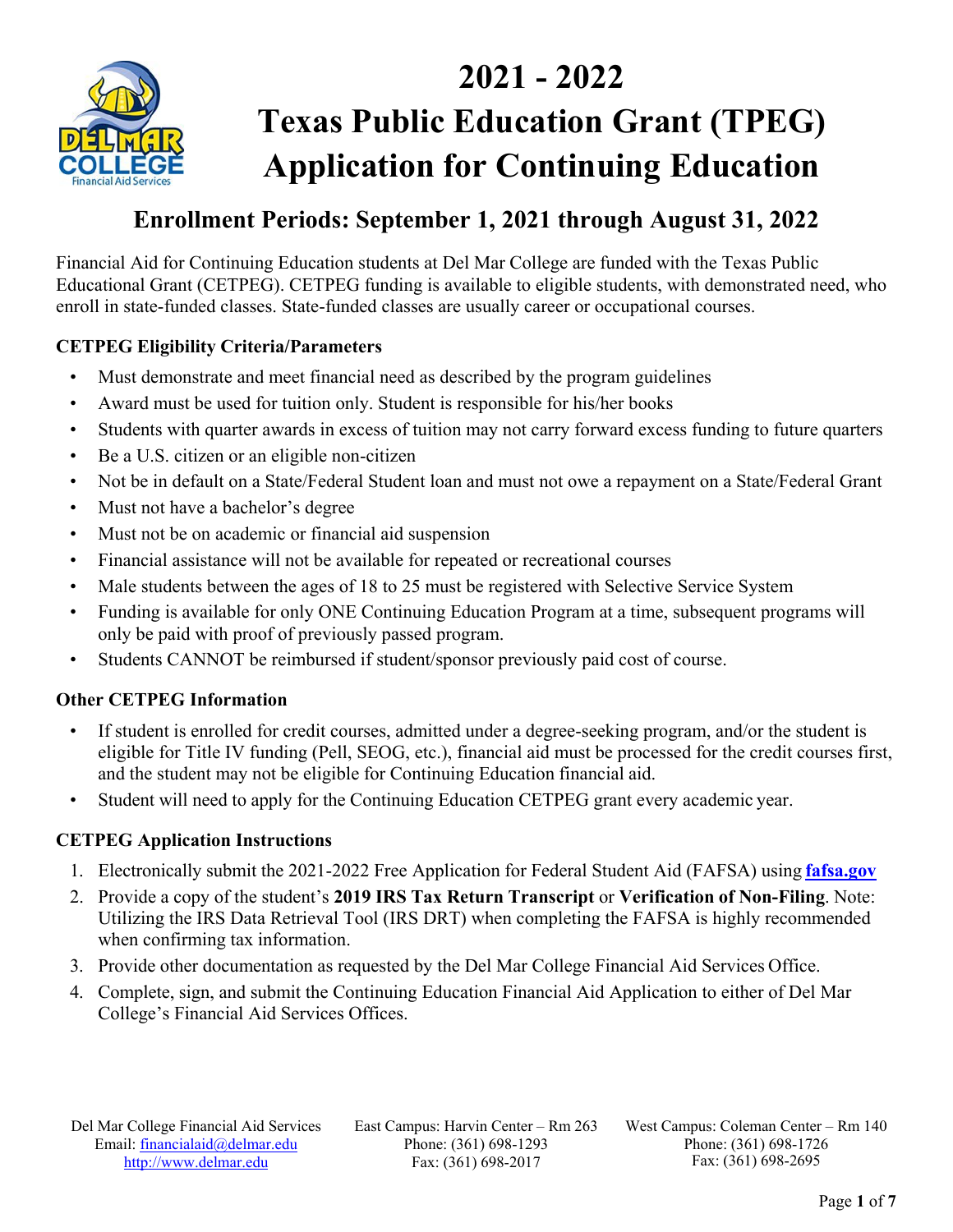# **A. Student's Information**

|                                           |                            | Middle Initial Last Name                                                                                                                                                                                                                  |  |
|-------------------------------------------|----------------------------|-------------------------------------------------------------------------------------------------------------------------------------------------------------------------------------------------------------------------------------------|--|
| Last 4 Digits of SSN or Student ID Number |                            |                                                                                                                                                                                                                                           |  |
|                                           |                            |                                                                                                                                                                                                                                           |  |
|                                           |                            | Zip Code<br>State and the state of the state of the state of the state of the state of the state of the state of the state of the state of the state of the state of the state of the state of the state of the state of the state of the |  |
|                                           | Email Address <b>Email</b> |                                                                                                                                                                                                                                           |  |

# **B. Enrollment Information**

Please list the course(s) you will be taking below:

| <b>Section</b>                                | <b>Course Name</b> | <b>Start Date</b> |
|-----------------------------------------------|--------------------|-------------------|
| 2021A (September 1, 2021 – November 30, 2021) |                    |                   |
| 2021B (December 1, 2021 – February 28, 2022)  |                    |                   |
| 2022C (March 1, 2022 – May 31, 2022)          |                    |                   |
| 2022D (June 1, 2022 - August 31, 2022)        |                    |                   |

# **C. Household Information**

#### **If you are an INDEPENDENT, a student who responded YES to ANY question in the Dependency Status section of your FAFSA, list below the people in your household and please include:**

- Yourself and your spouse (if you are married)
- Your children, if any, if you will provide more than half of their support from July 1, 2021, through June 30, 2022, or if the child would be required to provide your information if they were completing a FAFSA for 2021–2022. Include children who meet either of these standards, even if they do not live with you.
- Other people if they now live with you and you provide more than half of their support and will continue to provide more than half of their support through June 30, 2022.

#### **If you are a DEPENDENT, a student who responded NO to ALL questions in the Dependency Status of your FAFSA, list below the people in your household and please include:**

- Yourself and your parent(s) (including a stepparent) even if you don't live with your parent(s).
- Your parent(s)' other children if your parent(s) will provide more than half of their support from July 1, 2021, through June 30, 2022, or if the other children would be required to provide parental information if they were completing a FAFSA for 2021–2022. Include children who meet either of these standards, even if they do not live with your parent (s).

Other people if they now live with your parent(s) and your parent(s) provide more than half of their supportand will continue to provide more than half of their support through June 30, 2022.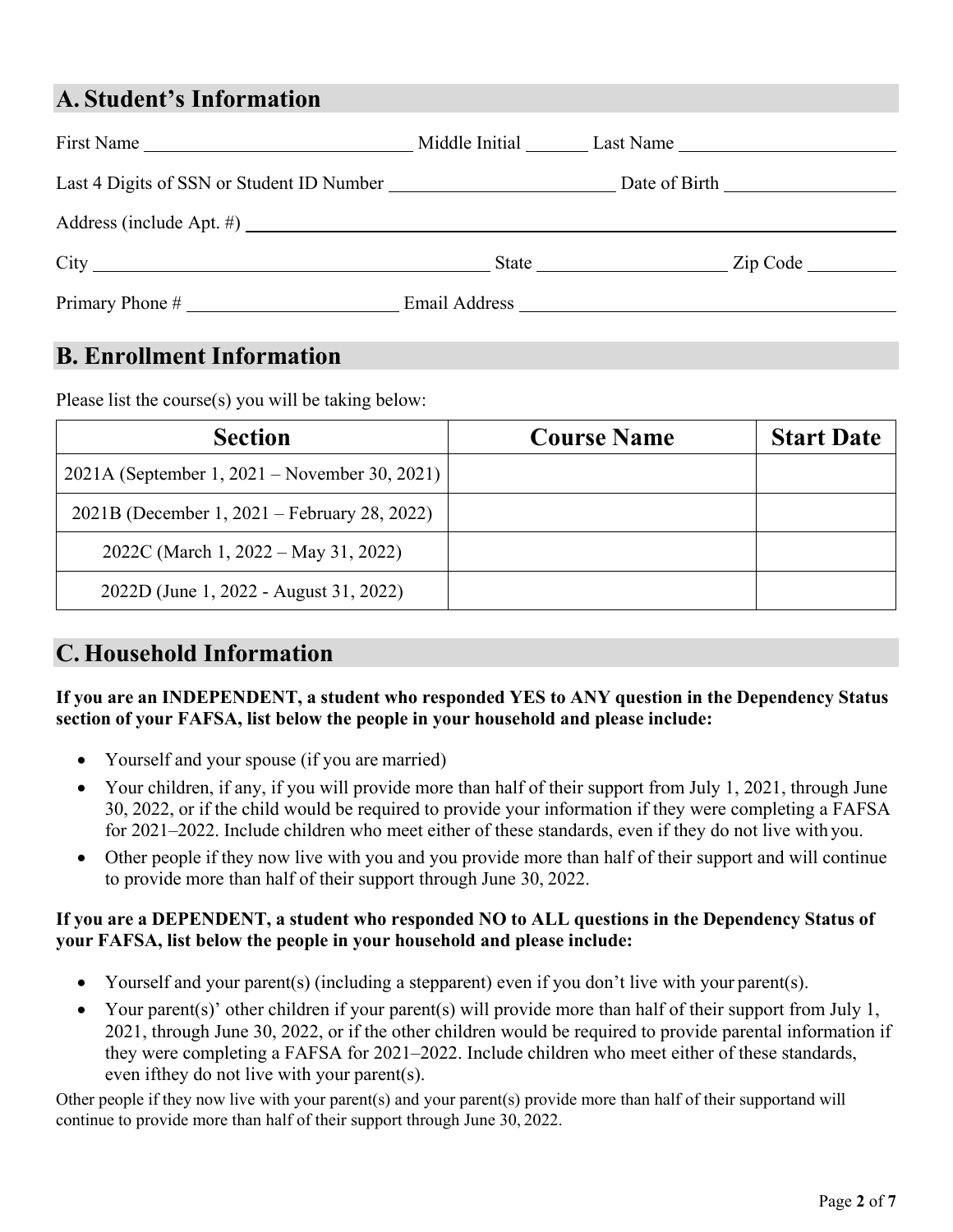| <b>Student's Full Name</b> | Age | <b>Relationship</b> | College         | Will be Enrolled at<br><b>Least Half Time</b><br>(Yes or No) |
|----------------------------|-----|---------------------|-----------------|--------------------------------------------------------------|
|                            |     | Self                | Del Mar College |                                                              |

| <b>Family Members</b> | Age | Relationship | College | Will be Enrolled at<br><b>Least Half Time</b><br>(Yes or No) |
|-----------------------|-----|--------------|---------|--------------------------------------------------------------|
|                       |     |              |         |                                                              |
|                       |     |              |         |                                                              |
|                       |     |              |         |                                                              |
|                       |     |              |         |                                                              |
|                       |     |              |         |                                                              |
|                       |     |              |         |                                                              |

If more space is needed, attach a separate page with the student's name and student ID  $\#$  at the top.

# **D. Student's Tax Information**

### **TAX RETURN FILERS**

Instructions: Complete this section if you, the student (and, if married, your spouse), **filed** a 2019 Income Tax Return with the IRS.

#### **Check the box that applies:**

- $\Box$  I, the student, **have used** the IRS DRT in FAFSA on the Web to retrieve and transfer my (and, if married, my spouse's) 2019 IRS income information into my FAFSA, either on the initial FAFSA or when making a correction to the FAFSA. Your school will use the IRS information that was transferred in the verification process.
- $\Box$  I, the student, **have not yet used** the IRS DRT in FAFSA on the Web, but I will use the tool to retrieve and transfer my (and, if married, my spouse's) 2019 IRS income information into my FAFSA once I have filed a 2019 IRS Tax Return.
- ☐ I, the student, **am unable or chose not to use** the IRS DRT in FAFSA on the Web, and I (and, if married, my spouse) will submit to the school a 2019 IRS Tax Return Transcript.
	- ☐ 2019 IRS Tax Return Transcript(s) **is provided**.
	- ☐ 2019 IRS Tax Return Transcript(s) **will be provided later**.

**Important Note:** In most cases, for electronic tax return filers, 2019 IRS income tax return information is available for the IRS DRT or the IRS Tax Return Transcript within 2-3 weeks after the 2019 electronic IRS income tax return has been accepted by the IRS. Generally, for filers of 2019 paper IRS income tax returns, the 2019 income tax return information is available for the IRS DRT or the IRS Tax Return Transcript within 6-8 weeks after the 2019 paper IRS income tax return has been received by the IRS. Contact the financial aid office if more information is needed about using the IRS DRT or obtaining an IRS Tax Return Transcript.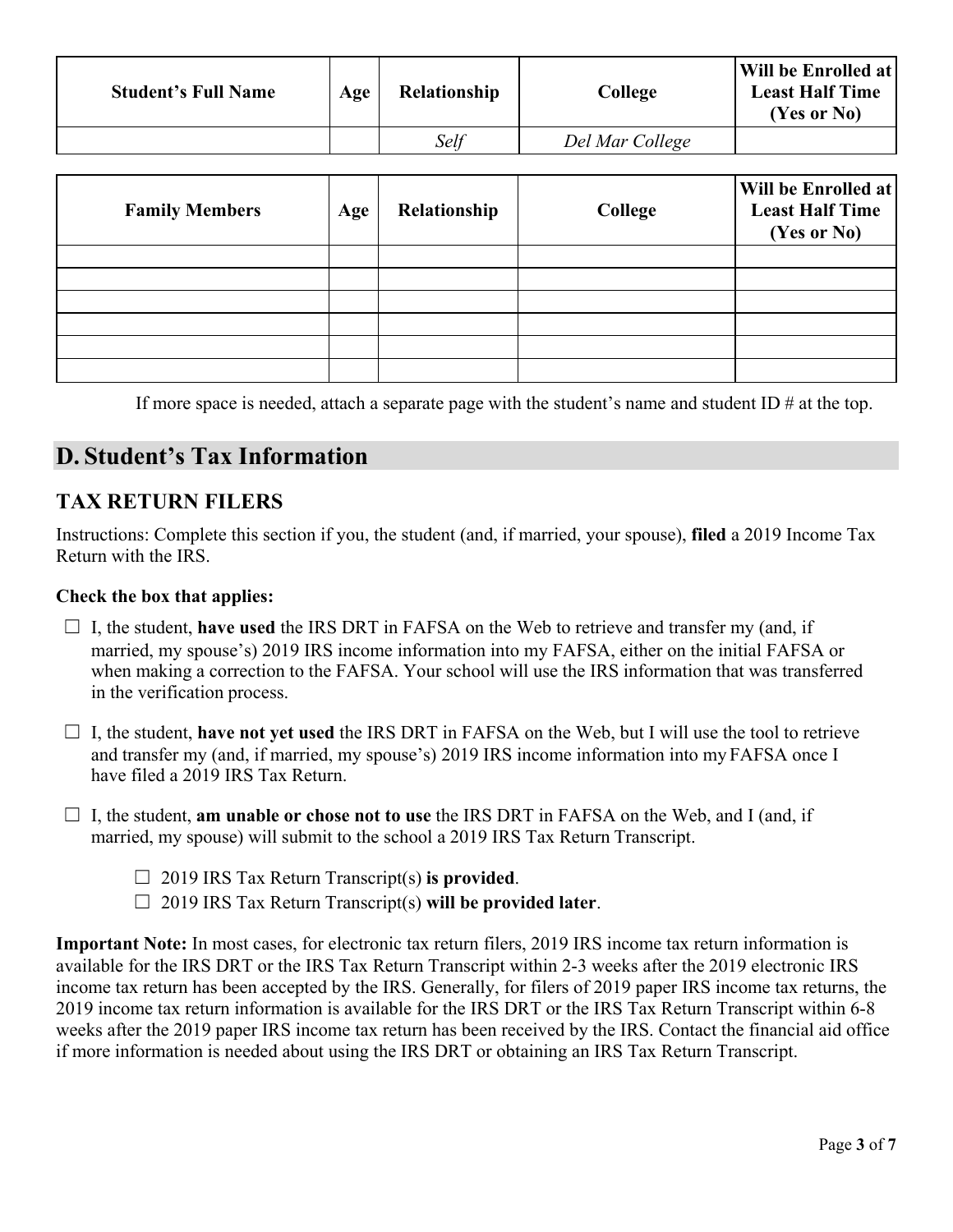### **TAX RETURN NON-FILERS**

Instructions: Complete this section if you, the student (and, if married, your spouse), **did not file and/or is not required** to file a 2019 Income Tax Return with the IRS.

#### **Check the box that applies:**

 $\Box$  Student (and, if married, the spouse) was not employed and had no income earned from work in 2019.

 $\Box$  Student (and, if married, the spouse) were employed and did not file a return for the 2019 tax year.

List below the names of all the employers, the amount(s) earned from each employer in 2019, and whether an IRS W-2 form is provided. It is **MANDATORY** to provide copies of all 2019 IRS W-2 forms issued to you (and, if married, your spouse) by their employer(s). List every employer even if they did not issue an IRS W-2 form. If more space is needed, attach a separate page with the student's name and student ID #.

| <b>Employer's Name</b> | 2019 Amount Earned   IRS W-2 Attached (Yes or No) |
|------------------------|---------------------------------------------------|
|                        |                                                   |
|                        |                                                   |
|                        |                                                   |
|                        |                                                   |

If you the student (and, if married, your spouse) did not file they are **required** to provide documentation from the IRS or other relevant tax authority dated on or after October 1, 2020 that indicates a 2019 IRS Income Tax Return was not filed with the IRS or other relevant tax authority.

#### **Check the box that applies:**

- ☐ 2019 IRS Verification of Non-Filing documentation **is provided**.
- ☐ 2019 IRS Verification of Non-Filing documentation **will be provided later**.

# **E. Parent's Tax Information (Dependent Students Only)**

### **TAX RETURN FILERS**

Instructions: Complete the section below if your parent(s) **filed** a 2019 Income Tax Return.

### **Check the box that applies:**

- ☐ Parent(s) **have used** the IRS Data Retrieval Tool (DRT) in FAFSA on the Web to transfer 2019 IRS income tax return information into the student's FAFSA. Your school will use the IRS information that was transferred in the verification process.
- ☐ Parent(s) **have not yet used** the IRS Data Retrieval Tool (DRT) in FAFSA on the Web, but will use the tool to transfer 2019 IRS income tax return information into the student's FAFSA.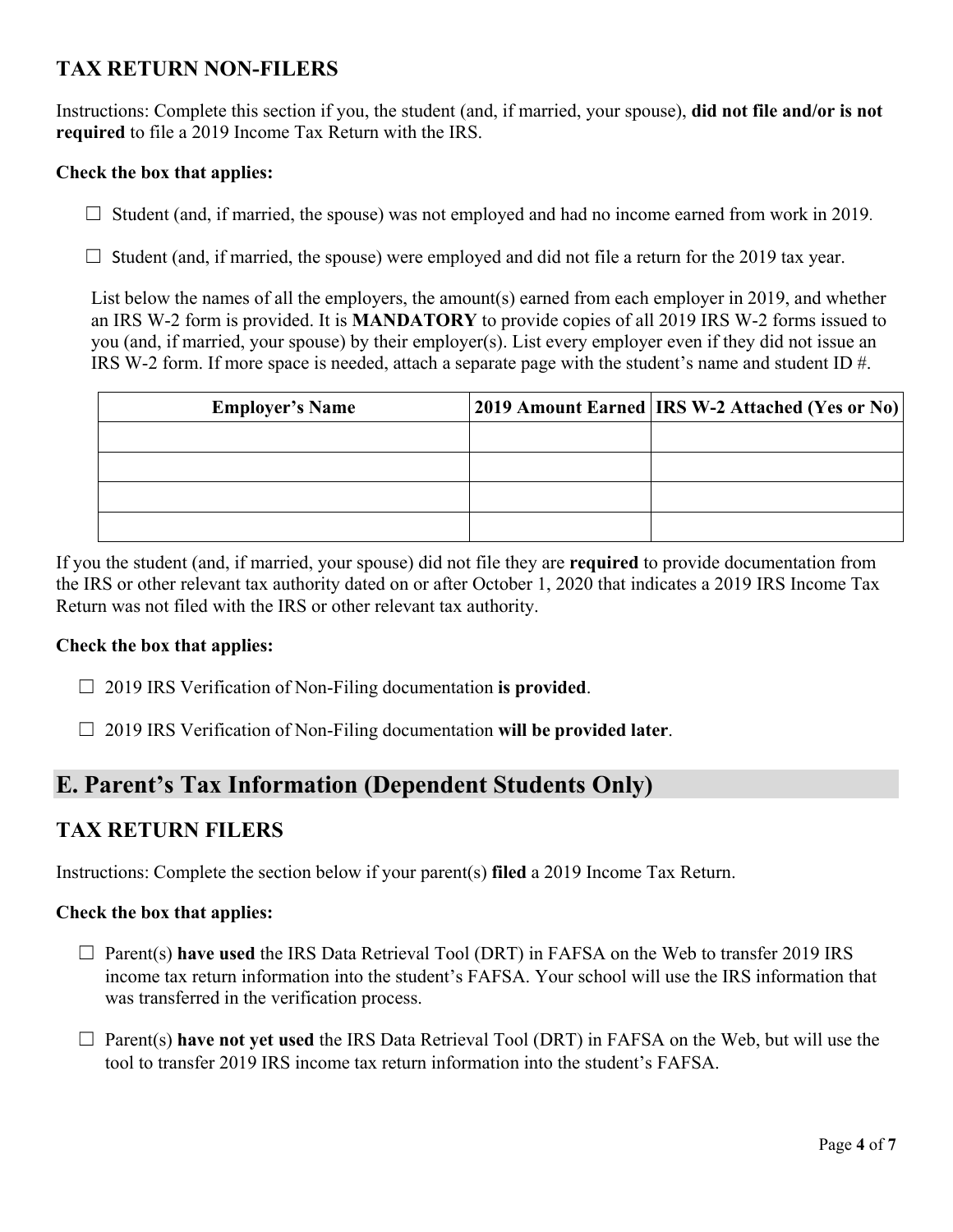☐ Parent(s) **is unable or chooses not to use** the IRS Data Retrieval Tool (DRT) in FAFSA on the Web, and instead will provide the school with the 2019 IRS Tax Return Transcript(s).

- ☐ 2019 IRS Tax Return Transcript(s) **is provided**.
- ☐ 2019 IRS Tax Return Transcript(s) **will be provided later**.

**Important Note:** In most cases, for electronic tax return filers, 2019 IRS income tax return information is available for the IRS DRT or the IRS Tax Return Transcript within 2-3 weeks after the 2019 electronic IRS income tax return has been accepted by the IRS. Generally, for filers of 2019 paper IRS income tax returns, the 2019 income tax return information is available for the IRS DRT or the IRS Tax Return Transcript within 6-8 weeks after the 2019 paper IRS income tax return has been received by the IRS. Contact the financial aid office if more information is needed about using the IRS DRT or obtaining an IRS Tax Return Transcript.

### **TAX RETURN NON-FILERS**

Instructions: Complete the section below if your parent(s) **will not file and/or is not required to file** a 2019 income tax return with the IRS.

#### **Check the box that applies:**

 $\Box$  One or both parents were not employed nor had income earned from work in 2019.

 $\Box$  One or both parents were employed and did not file a return for the 2019 tax year.

List below the names of all the employers, the amount(s) earned from each employer in 2019, and whether an IRS W-2 form is provided. It is **MANDATORY** to provide copies of all 2019 IRS W-2 forms issued to the parent(s) by their employer(s). List every employer even if they did not issue an IRS W-2 form. If more space is needed, attach a separate page with the student's name and student ID  $\#$  at the top.

| <b>Employer's Name</b> | 2019 Amount Earned   IRS W-2 Attached (Yes or No) |
|------------------------|---------------------------------------------------|
|                        |                                                   |
|                        |                                                   |
|                        |                                                   |
|                        |                                                   |

If one or both parents did not file they are required to provide documentation from the IRS or other relevant tax authority dated on or after October 1, 2020 that indicates a 2019 IRS Income Tax Return was not filed with the IRS or other relevant tax authority.

#### **Check the box that applies:**

☐ 2019 IRS Verification of Non-Filing documentation **is provided**.

☐ 2019 IRS Verification of Non-Filing documentation **will be provided later**.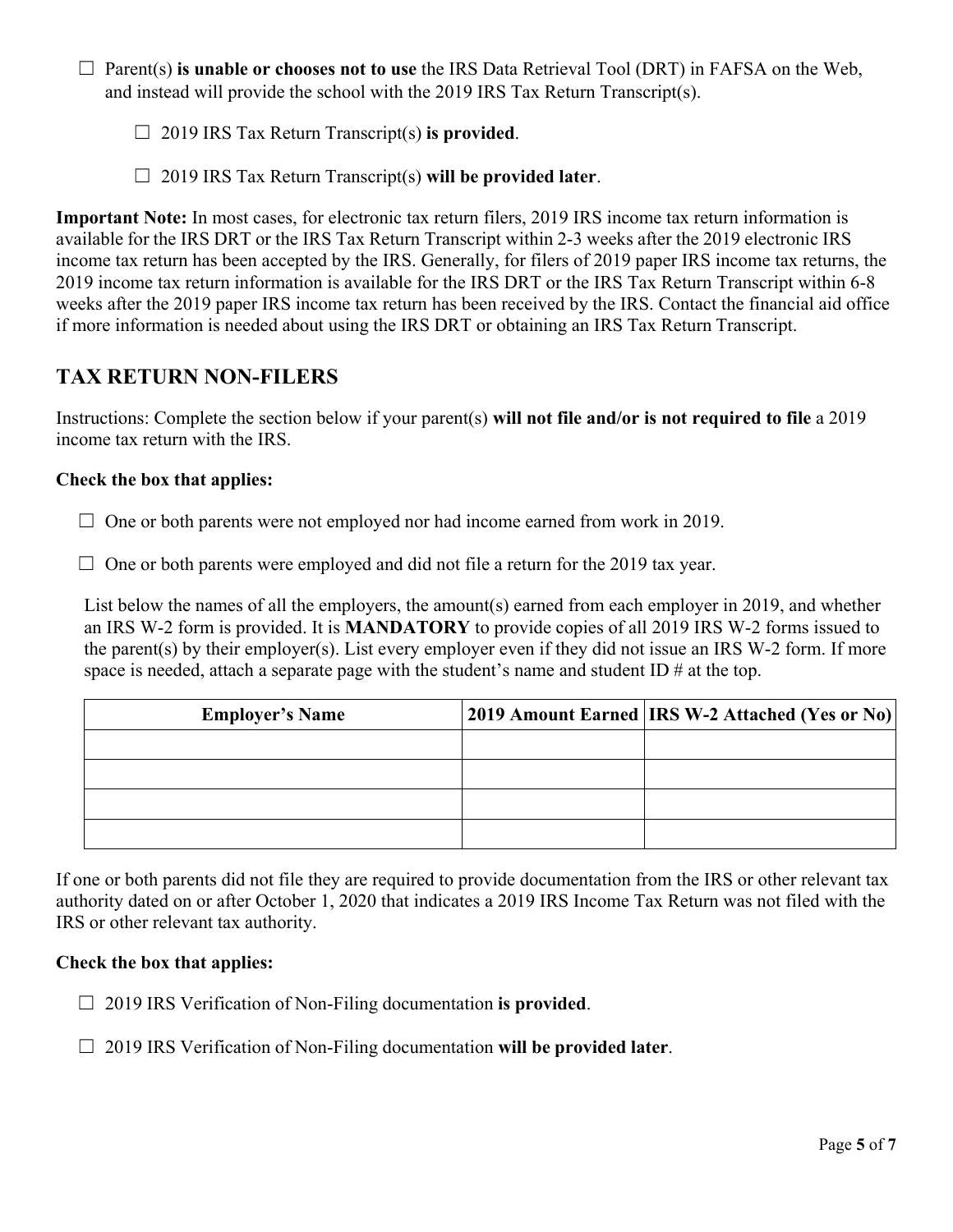# **F. Unusual Tax Filing Circumstances**

Instructions: Complete the section below if you or your spouse/parent(s), if applicable, experienced unusual circumstances regarding filing their taxes in the 2019 tax year.

#### **Check the box that applies and follow the directions below:**

☐ The student (and, if married, the student's spouse) were granted a **Filing Extension** by the IRS. One or both parents were granted a **Filing Extension** by the IRS.

If the student, spouse, or parent(s) were required to file a 2019 IRS Income Tax Return and were granted a filing extension by the IRS, provide the following documents:

- A copy of the IRS's approval of an extension beyond the automatic six-month extension if the individual requested an additional extension of the filing time for tax year 2019; **and**
- A copy of IRS Form W-2 for each source of employment income received for tax year 2019 and, if selfemployed, a typed and signed statement certifying the amount of the Individual's Adjusted Gross Income (AGI) and the U.S. income tax paid for tax year 2019;
- Verification of Non-filing Letter (confirmation that the tax return has not yet been filed) from the IRS or other relevant tax authority dated on or after October 1, 2020;
- If self-employed, a typed and signed statement certifying the amount of the Individual's Adjusted Gross Income (AGI) and the U.S. income tax paid for tax year 2019.
- ☐ The student (and, if married, the student's spouse) filed an **Amended IRS Income Tax Return**. One or both parents filed an **Amended IRS Income Tax Return**.

If the student, spouse, or parent(s) filed an amended IRS Income Tax Return for the tax year of 2019, provide the following documents:

- A copy of a 2019 IRS Tax Return Transcript; **and**
- A signed copy of the 2019 IRS Form 1040X, "Amended U.S. Individual Income Tax Return," that was filed with the IRS.
- □ The student (and, if married, the student's spouse) were **Victims of Tax Administration Identity Theft**. One or both parents were **Victims of Tax Administration Identity Theft**.

A victim of tax administration identity theft who is not able to obtain a 2019 IRS Tax Return Transcript or use the IRS Data Retrieval Tool must contact the IRS at 1-800-908-4490. Upon authentication of the tax filer's identity, the IRS will provide, by U.S. Postal Service, a printout of the following documents:

- A Tax Return Database View (TRDBV) transcript obtained from the IRS, or any other IRS tax transcript(s) that include all of the income and tax information required to be verified; **and**
- A copy of the signed IRS Form 14039 "Identity Theft Affidavit" that was submitted to the IRS.